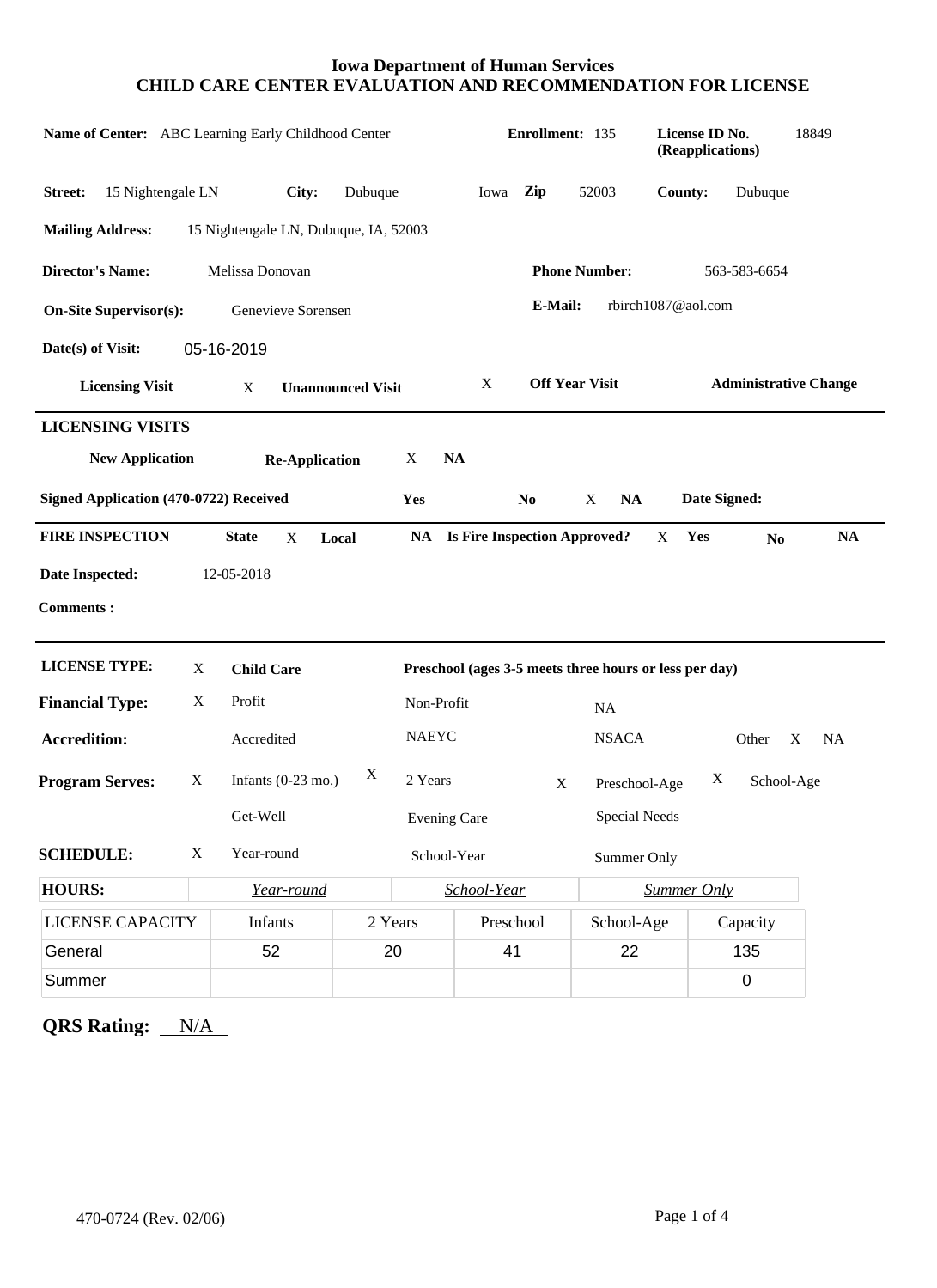| <b>RECOMMENDATION FOR LICENSE:</b> |                                               |  |  |  |  |  |
|------------------------------------|-----------------------------------------------|--|--|--|--|--|
| X                                  | FULL license from<br>08-01-2018 to 08-01-2020 |  |  |  |  |  |
|                                    | <b>PROVISIONAL</b> license from               |  |  |  |  |  |
|                                    | <b>DENIAL</b> of initial application          |  |  |  |  |  |
|                                    | <b>SUSPENSION</b> of license                  |  |  |  |  |  |
|                                    | <b>REVOCATION</b> of license                  |  |  |  |  |  |

**Licensing Consultant:** Heidi Hungate

Date: 05-23-2019

## **I. IF CURRENT LICENSE IS PROVISIONAL, IDENTIFY THE CORRECTIVE ACTIONS**

N/A

## **II. IDENTIFY THE AREAS OBSERVED ON THE VISIT:**

An unannounced off year visit was completed at this center on 5/16/19. The center owner/director, Melissa Donovan, was present for the visit as were other staff. Melissa accompanied the licensing consultant throughout the licensing visit. The center, at this location has been in operation since 6/4/12. It is noted that Melissa owned a center previous to this with the same name, however, that location closed just prior to this new location opening. Melissa was able to purchase this property and completed extensive remodeling to the building to transform it into a large child care center. Melissa was previously qualified as a director with her experience and training. This is a large center using space on the main floor of the building. There is space upstairs that is currently used for storage and some utilities. The center does participate in the Iowa Voluntary Preschool program.

Program rooms include the following: Little Learners (two years); Discovery Drive (three years); PreK Parkway (voluntary prek room/fours/fives child care); Stepping Stone Street (school age on non school days and before and after school, fours/fives child care); Crayola Court (18 to 24 months); Whipper Snapper Way (nine to 18 months); and Lullaby Lane (six weeks to approximately nine months). Materials were accessible to the children in all program rooms. Program rooms are large, bright, and colorful. Most program rooms included adjacent restroom areas and sinks within the program rooms as well. Infant rooms included diaper stations and/or restroom areas adjacent with enough sinks to accommodate food preparation and hand washing if used appropriately. All program space was observed.

The center serves breakfast, snack, lunch, and snack. The center does not participate in the CACFP. The center employs a cook and all meals and snacks are prepared on site in the center's kitchen. The kitchen is organized.

# **III. IDENTIFY THE OBSERVED STRENGTHS OF THE CENTER:**

The director identifies having over 20 years of experience in the child care field and has completed some additional college coursework in the field of education. Program rooms are large and organized and offer plenty of space for activities. Program rooms are bright with windows and also have access to the outdoor area. Activity planning continues to be done quite well at this center, and staff were again observed to be highly engaged with the children in program activities in all program rooms. Crafts and projects are posted throughout the program rooms especially in the stepping stones room. The center completes daily sheets for all children age three and under and some four year and older children if requested by the parent(s). The program participates in the local AEA program to borrow materials to enhance/supplement programming. The center has achieved a four star QRS rating and plans to apply for the highest five star rating. The center director states the program has a staff participating in the TEACH program currently and two others on the waiting list for that program. The center director states the goal is for all lead staff to have an early childhood degree by the year 2022. The center director states the center plans to install the shade canopy to the younger children's outdoor area very soon. The center continues to have a strong partnership with the local CCRR and CCNC consultants.

## **IV. IDENTIFY THE ASPECTS OF OPERATION THAT FALL BELOW THE STANDARDS REVIEWED:**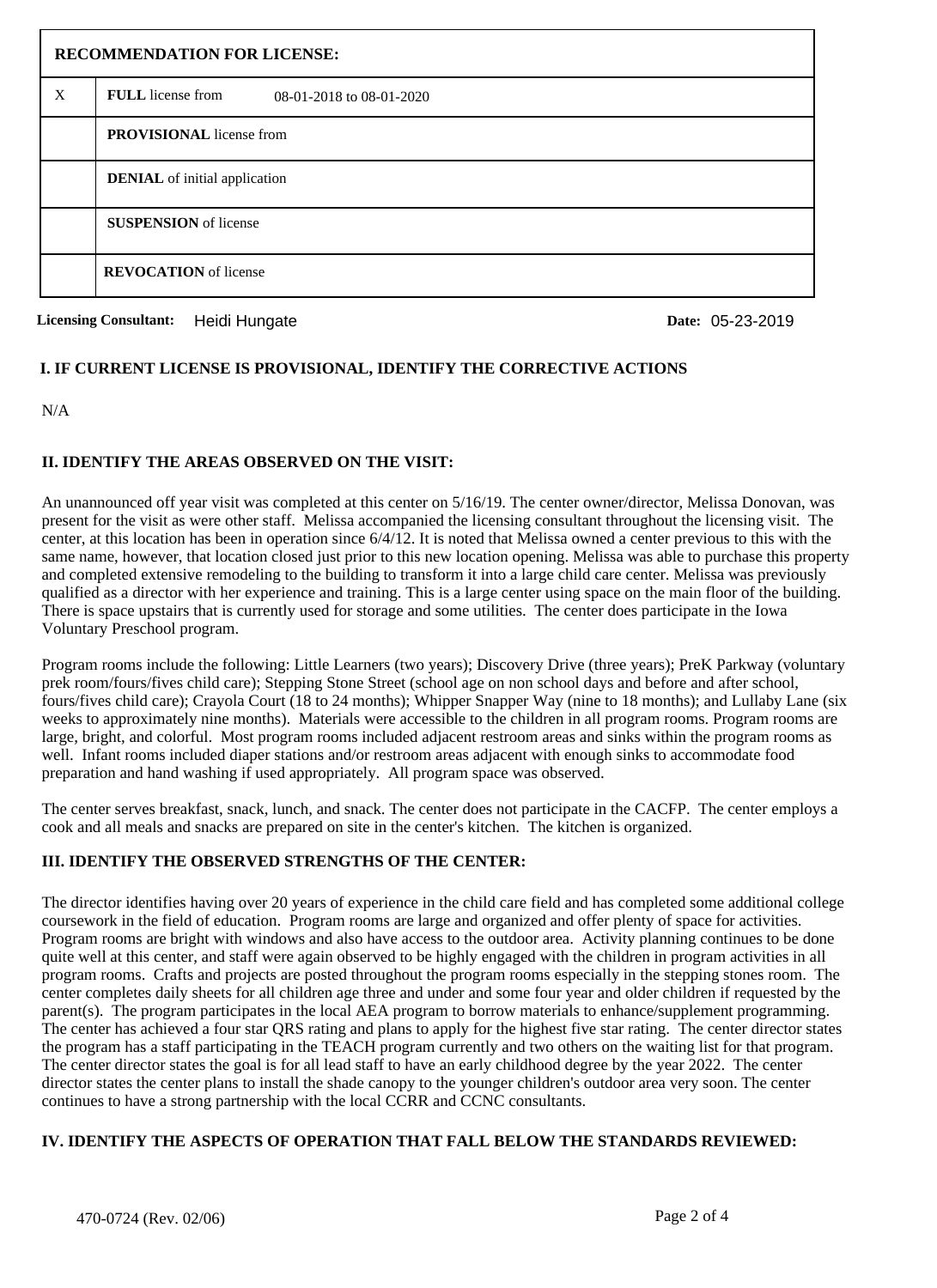#### STAFF FILES:

109.7(1): All staff(within first 3 months of employment)Two hours of approved training for the mandatory reporting of child abuse.At least one hour of training regarding universal precautions and infectious disease control.Certification in American Red Cross, American Heart Association, American Safety and Health institute or MEDIC First Aid infant, child, and adult cardiopulmonary resuscitation (CPR) or equivalent certification approved by the department. A valid certificate indicating the date of training and expiration date shall be maintained.Certification in infant, child, and adult first aid that uses a nationally recognized curriculum or is received from a nationally recognized training organization including the American Red Cross, American Heart Association, American Safety and Health Institute or MEDIC First Aid or an equivalent certification approved by the department. A valid certificate indicating the date of training and expiration date shall be maintained.Minimum health and safety trainings, approved by the Department occurs every 5 years. If significant changes occur to content, the Department may require the training be renewed.

Several staff files did not complete all of the required training certifications within the first 90 days of employment as is required.

109.9(1)b: All files contain:A signed copy of DHS Criminal History Record Check, Form B, that was submitted prior to employment. A copy of Request for Child Abuse Information.Copies of the results of Iowa records checks conducted.Copies of national criminal history check results.Any Department-issued documents sent to the center related to records check.

Several staff files were overdue on the Iowa (SING) record check. The center director has indicated that these have been brought up to date subsequent this visit.

109.9(1)d: All files contain a pre-employment physical exam report completed within six months prior to hire and at least every three years. Physical exams shall be documented on form 470-5152, Child Care Provider Physical Examination Report.

\_2\_ staff files did not have the current physical on file. The center director states the staff will not return to work until their files are brought up to date.

109.9(1)e All files contain documentation to indicate that ongoing staff training requirements are met, including current certifications in first aid/CPR and mandatory child abuse training.

Several staff files were missing current training certifications. The center director has indicated that some have been updated subsequent this visit and that others are not returning to work until their requirements are up to date.

\*\*\*The center director states she has completed a full review/audit of staff files and provided documentation of her actions. The center will need to ensure that the tracking system is utilized so that all staff file requirements are met and maintained.

109.10(3): Medications.

Medications present without current completed authorization and expired medications present.

109.10(15)b: Emergency instructions, phone numbers, and diagrams for fire, tornado, and flood shall be visibly posted and documented at least once a month for fire and tornado. Records shall be maintained for current and previous year. Fire drill not recorded for 4/2019. Tornado drills not recorded for 12/2018 through 3/2019.

109.11(7)b Centers at ground level that use basement area as program space, or have a basement beneath program space: Testing and plan for remedy of radon is conducted.

Radon levels continue to be high in several program rooms. The center director reports that the center does have mitigation systems installed and states that she has been told by her contractor that the renovations taking place on the second level of the building is what is causing the high levels. The center director states the remodel will be finished by December 2019, and she will submit retesting then to indicate compliance.

109.15(5)b: Sanitary and safe methods in food preparation, serving, and storage sufficient to prevent transmission of disease, infestation, and spoilage are followed.Staff preparing food that have injuries on hands wear protective gloves.Staff serving food use clean serving utensils and have clean hands/wear protective gloves.

Staff did not always properly clean and sanitized surfaces used for food preparation/food service activities in the program rooms and kitchen.

## **V. SPECIAL NOTES/RECOMMENDATIONS:**

1. The center is reminded to ensure items that are required to be sanitary be kept at least 18 inches away from any hand washing sink.

2. Ensure food is covered before it leaves the kitchen and remains covered until staff and children are seated at the table(s) and staff are ready to supervise the food service activity.

3. The center director indicates she completed a full child file review/audit and provided documentation to indicate child files are being tracked. The center will need to ensure that the tracking system is utilized so that all staff file requirements